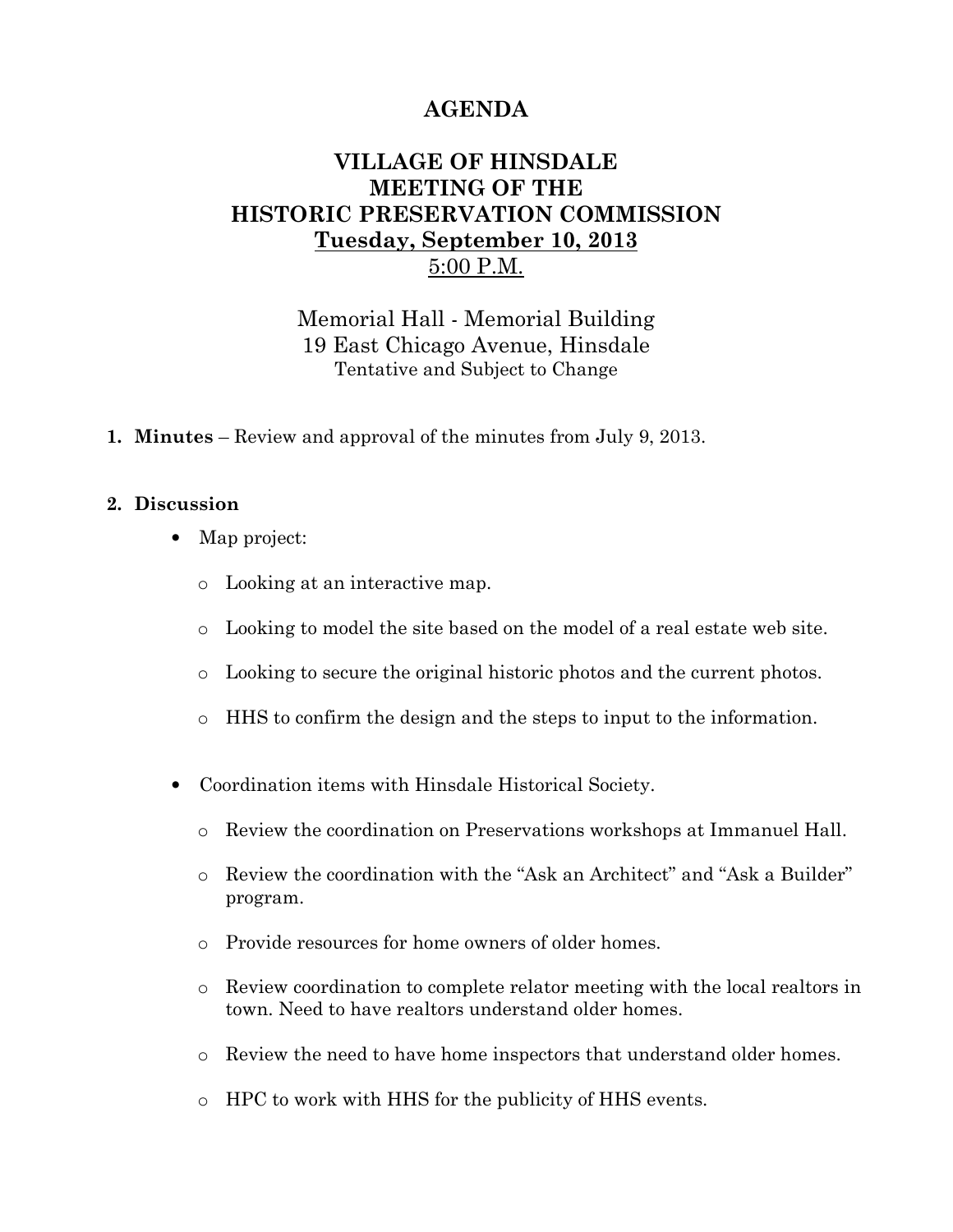- Village email newsletter.
	- o Reviewed including HPC information in the email newsletter.
	- o Newsletter goes out every Friday. Need to provide documents 1 week in advance.
	- o Can use text and photos and a link to the HPC web site.
	- o Review what should be included.
- Landmark documents
	- o The flow sheet for the local landmark process is completed.
	- o Review the progress to complete the detailed outline required to provide a tax freeze.
	- o Current home owners have been provided with the State contact to start the review of the tax freeze.
	- o Looking to have someone from the State attend a HPC meeting to review the process for the tax freeze. Currently waiting for a response from the State. Another option is that Jean Follett has somebody that would be very interested in coming to a meeting to present the process and answer questions. She currently does this around the State as a consultant.
	- o Review what can be added to the HPC web site.
- Local Requests for Landmark Status/Tax Freeze.
	- o 212 East First Street is ready to move forward.
	- o 138 East Fourth Street is ready to move forward.
	- o 405 East Seventh Street is ready to move forward.
- Historic Preservation Month (May 2014).
	- o Update on the school contacts for 2014.
		- HMS Teacher has agreed to participate. Look at photographs in the Downtown.
		- CHMS. Have the teacher's name. Review the status of confirmed participation.
		- Currently waiting for a response from the High School.